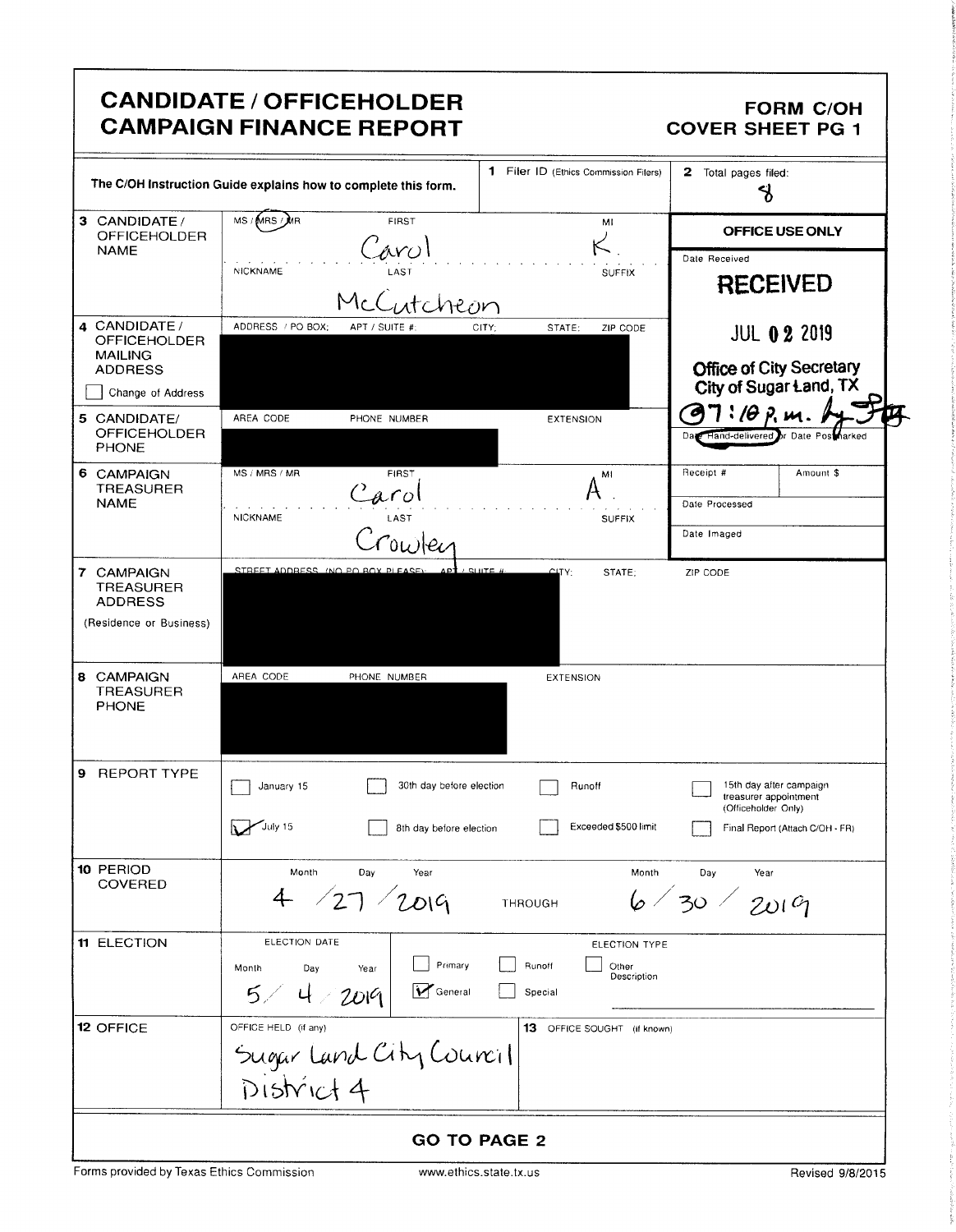# **CANDIDATE / OFFICEHOLDER CAMPAIGN FINANCE REPORT**

#### FORM C/OH **COVER SHEET PG 2**

| 14 C/OH NAME                                |                                                    | Carol K. McCutcheon                                                                                                                                                                                                                                                                                                                                                     | 15 Filer ID (Ethics Commission Filers)                                        |
|---------------------------------------------|----------------------------------------------------|-------------------------------------------------------------------------------------------------------------------------------------------------------------------------------------------------------------------------------------------------------------------------------------------------------------------------------------------------------------------------|-------------------------------------------------------------------------------|
| 16 NOTICE FROM<br>POLITICAL<br>COMMITTEE(S) | OF SUCH EXPENDITURES.                              | THIS BOX IS FOR NOTICE OF POLITICAL CONTRIBUTIONS ACCEPTED OR POLITICAL EXPENDITURES MADE BY POLITICAL COMMITTEES TO<br>SUPPORT THE CANDIDATE / OFFICEHOLDER. THESE EXPENDITURES MAY HAVE BEEN MADE WITHOUT THE CANDIDATE'S OR OFFICEHOLDER'S<br>KNOWLEDGE OR CONSENT. CANDIDATES AND OFFICEHOLDERS ARE REQUIRED TO REPORT THIS INFORMATION ONLY IF THEY RECEIVE NOTICE |                                                                               |
|                                             | <b>COMMITTEE TYPE</b>                              | <b>COMMITTEE NAME</b>                                                                                                                                                                                                                                                                                                                                                   |                                                                               |
|                                             | <b>DGENERAL</b>                                    | Texas Association of Realtors PAC                                                                                                                                                                                                                                                                                                                                       |                                                                               |
|                                             | SPECIFIC                                           | COMMITTEE ADDRESS                                                                                                                                                                                                                                                                                                                                                       |                                                                               |
|                                             |                                                    | COMMITTEE CAMPAIGN TREASURER NAME                                                                                                                                                                                                                                                                                                                                       |                                                                               |
| <b>Additional Pages</b>                     |                                                    | Ms Deborah Spungler                                                                                                                                                                                                                                                                                                                                                     |                                                                               |
|                                             |                                                    | COMMITTEE CAMPAIGN TREASURER ADDRESS                                                                                                                                                                                                                                                                                                                                    |                                                                               |
| <b>17 CONTRIBUTION</b><br><b>TOTALS</b>     | 1.                                                 | TOTAL POLITICAL CONTRIBUTIONS OF \$50 OR LESS (OTHER THAN<br>PLEDGES, LOANS, OR GUARANTEES OF LOANS), UNLESS ITEMIZED                                                                                                                                                                                                                                                   |                                                                               |
|                                             | 2.                                                 | TOTAL POLITICAL CONTRIBUTIONS<br>(OTHER THAN PLEDGES, LOANS, OR GUARANTEES OF LOANS)                                                                                                                                                                                                                                                                                    | \$<br>1150.00                                                                 |
| <b>EXPENDITURE</b><br><b>TOTALS</b>         | З.                                                 | TOTAL POLITICAL EXPENDITURES OF \$100 OR LESS.<br>UNLESS ITEMIZED                                                                                                                                                                                                                                                                                                       | \$                                                                            |
|                                             | 4.                                                 | <b>TOTAL POLITICAL EXPENDITURES</b>                                                                                                                                                                                                                                                                                                                                     | \$<br>113.00                                                                  |
| <b>CONTRIBUTION</b><br><b>BALANCE</b>       | 5.                                                 | TOTAL POLITICAL CONTRIBUTIONS MAINTAINED AS OF THE LAST DAY<br>OF REPORTING PERIOD                                                                                                                                                                                                                                                                                      | 3,524,82                                                                      |
| <b>OUTSTANDING</b><br><b>LOAN TOTALS</b>    | 6.                                                 | TOTAL PRINCIPAL AMOUNT OF ALL OUTSTANDING LOANS AS OF THE<br>LAST DAY OF THE REPORTING PERIOD                                                                                                                                                                                                                                                                           | 7,393.07                                                                      |
| <b>18 AFFIDAVIT</b>                         |                                                    |                                                                                                                                                                                                                                                                                                                                                                         | I swear, or affirm, under penalty of perjury, that the accompanying report is |
|                                             | THOMAS HERCULES HARRIS IN<br>Notary ID # 126517278 | under Title 15, Election Code.                                                                                                                                                                                                                                                                                                                                          | true and correct and includes all information required to be reported by me   |
|                                             | <b>My Commission Expires</b><br>May 13, 2020       |                                                                                                                                                                                                                                                                                                                                                                         | K. McCutch                                                                    |
|                                             |                                                    |                                                                                                                                                                                                                                                                                                                                                                         | Signature of Candidate or Officeholder                                        |
| AFFIX NOTARY STAMP / SEALABOVE              |                                                    | Sworn to and subscribed before me, by the said <u>(avo K. McCutcheon</u>                                                                                                                                                                                                                                                                                                | this the                                                                      |
| day of                                      |                                                    | to certify which, witness my hand and seal of office.                                                                                                                                                                                                                                                                                                                   |                                                                               |
|                                             |                                                    | Manday                                                                                                                                                                                                                                                                                                                                                                  |                                                                               |
| Signature of officer administering oath     |                                                    | Printed name of officer administering oath                                                                                                                                                                                                                                                                                                                              | Title of officer administering oath                                           |
| Forms provided by Texas Ethics Commission   |                                                    | www.ethics.state.tx.us                                                                                                                                                                                                                                                                                                                                                  | Revised 9/8/201                                                               |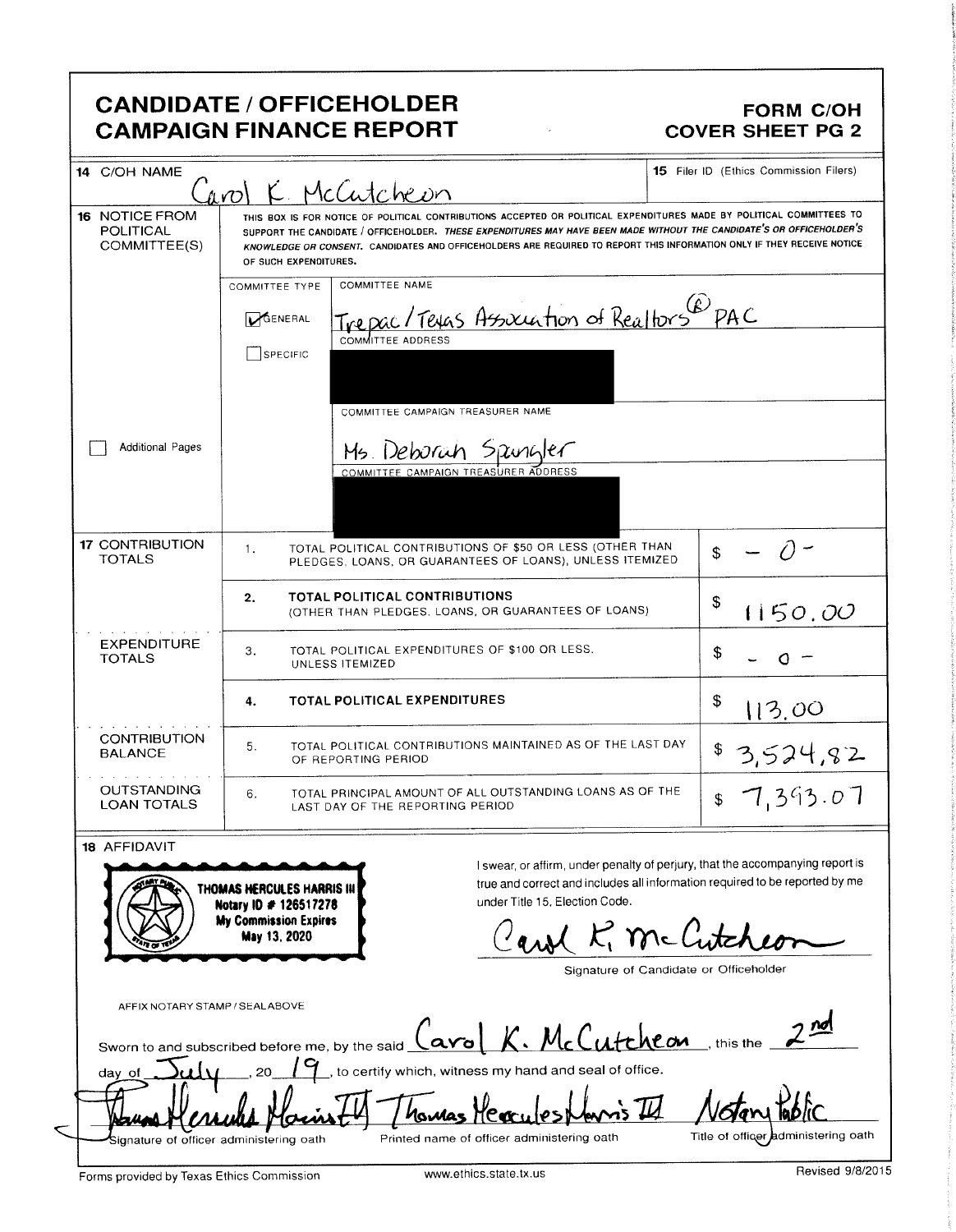# **SUBTOTALS - C/OH**

#### **FORM C/OH COVER SHEET PG 3**

| 19 FILER NAME                             |                                                                                       | 20 Filer ID (Ethics Commission Filers) |                                  |
|-------------------------------------------|---------------------------------------------------------------------------------------|----------------------------------------|----------------------------------|
|                                           | Carol K. McCutcheon                                                                   |                                        |                                  |
| 21 SCHEDULE SUBTOTALS<br>NAME OF SCHEDULE |                                                                                       |                                        | <b>SUBTOTAL</b><br><b>TAUOMA</b> |
| 1.                                        | SCHEDULE A1: MONETARY POLITICAL CONTRIBUTIONS                                         |                                        | \$<br>1150.00                    |
| 2.                                        | SCHEDULE A2: NON-MONETARY (IN-KIND) POLITICAL CONTRIBUTIONS                           |                                        | \$                               |
| 3.                                        | SCHEDULE B: PLEDGED CONTRIBUTIONS                                                     |                                        | \$                               |
| 4.                                        | SCHEDULE E: LOANS                                                                     |                                        | \$                               |
| 5.                                        | SCHEDULE F1: POLITICAL EXPENDITURES MADE FROM POLITICAL CONTRIBUTIONS                 |                                        | \$<br>(13,00)                    |
| 6.                                        | SCHEDULE F2: UNPAID INCURRED OBLIGATIONS                                              |                                        | \$                               |
| 7.                                        | SCHEDULE F3: PURCHASE OF INVESTMENTS MADE FROM POLITICAL CONTRIBUTIONS                |                                        | \$                               |
| 8.                                        | SCHEDULE F4: EXPENDITURES MADE BY CREDIT CARD                                         |                                        | \$                               |
| 9.                                        | SCHEDULE G: POLITICAL EXPENDITURES MADE FROM PERSONAL FUNDS                           |                                        | \$                               |
| 10.                                       | SCHEDULE H: PAYMENT MADE FROM POLITICAL CONTRIBUTIONS TO A BUSINESS OF C/OH           |                                        | \$                               |
| 11.                                       | SCHEDULE I: NON-POLITICAL EXPENDITURES MADE FROM POLITICAL CONTRIBUTIONS              |                                        | \$                               |
| 12.                                       | SCHEDULE K: INTEREST, CREDITS, GAINS, REFUNDS, AND CONTRIBUTIONS<br>RETURNED TO FILER |                                        | \$<br>40.0 <sup>o</sup>          |
|                                           |                                                                                       |                                        |                                  |
|                                           |                                                                                       |                                        |                                  |
|                                           |                                                                                       |                                        |                                  |
|                                           |                                                                                       |                                        |                                  |
|                                           |                                                                                       |                                        |                                  |
|                                           |                                                                                       |                                        |                                  |
|                                           |                                                                                       |                                        |                                  |
|                                           |                                                                                       |                                        |                                  |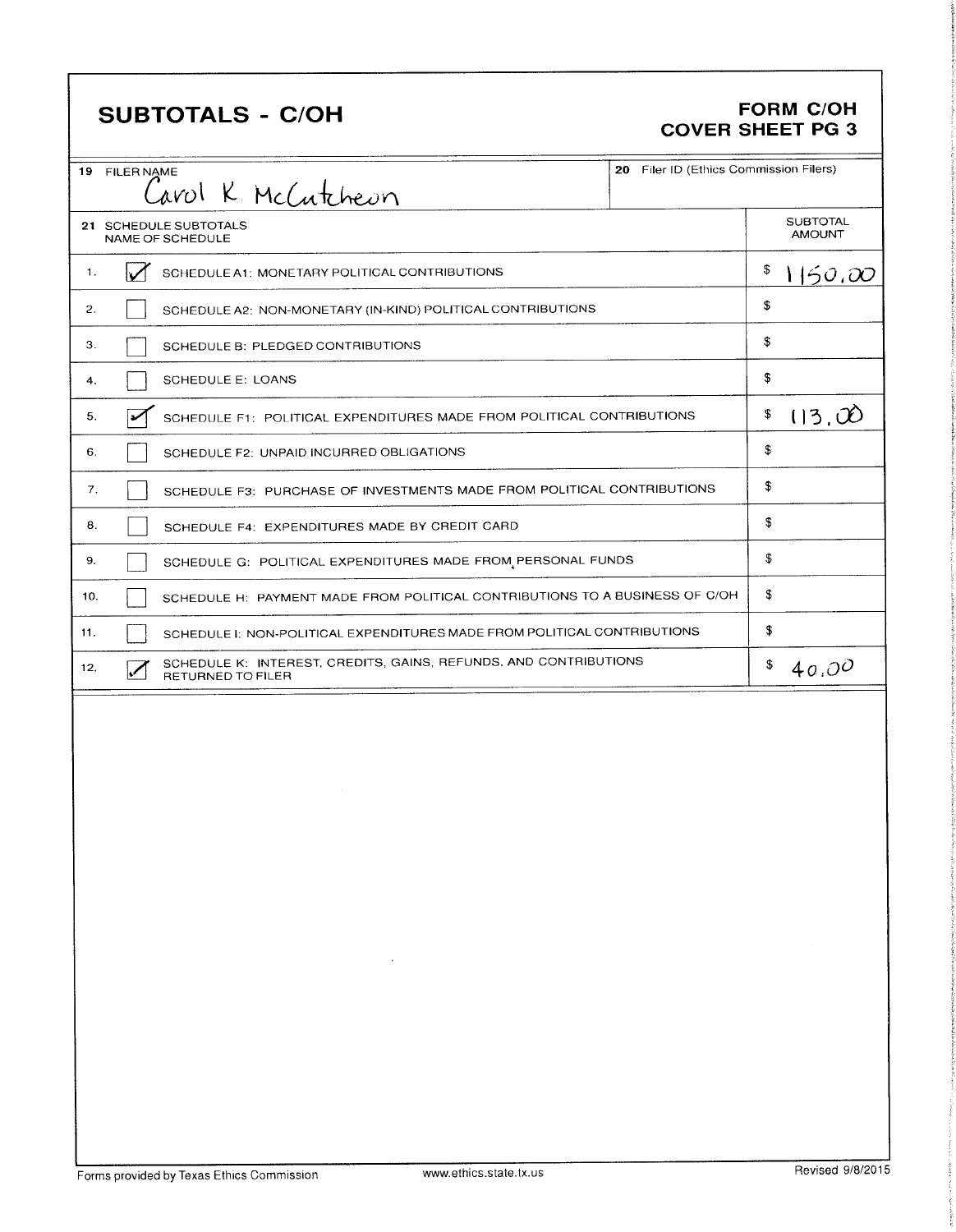| <b>MONETARY POLITICAL CONTRIBUTIONS</b>                                                                                                                        | <b>SCHEDULE A1</b>                    |
|----------------------------------------------------------------------------------------------------------------------------------------------------------------|---------------------------------------|
| The instruction Guide explains how to complete this form.                                                                                                      | 1 Total pages Schedule A1:<br>2.      |
| 2 FILER NAME<br>Carol K McCutcheon                                                                                                                             | 3 Filer ID (Ethics Commission Filers) |
| 4 Date<br>5 Full name of contributor<br>out-of-state PAC (ID#:                                                                                                 | 7 Amount of contribution (\$)         |
| Demetre Grivas<br>4 29 19<br>City; State: Zip Code<br>6 Contributor address;                                                                                   | 100,00                                |
| 9 Employer (See Instructions)<br>Principal occupation / Job title (See Instructions)<br>8<br>General Cu<br>CEO                                                 |                                       |
| Full name of contributor<br>out-of-state PAC (ID#: 2000)<br>Date<br>HOME-PAE Greater Houston Builders Asso                                                     | Amount of contribution (\$)           |
| 5/3/19<br>- Zip Code<br>State;<br>City;<br>Contributor address:                                                                                                | 500,00                                |
| Employer (See Instructions)<br>Principal occupation / Job title (See Instructions)<br>Home Builder                                                             | Greater Houston Builders Ass.         |
| out-of-state PAC (ID#:<br>Full name of contributor<br>Date                                                                                                     | Amount of contribution (\$)           |
| Lloyd Hancock<br>5/13/19<br>City: State: Zip Code<br>Contributor address:                                                                                      | 400.00                                |
| Employer (See Instructions)<br>Principal occupation / Job title (See Instructions)<br>Self Employed                                                            | Hancock Mortagge Vartners             |
| out-of-state PAC (ID#:<br>Date<br>Full name of contributor<br>Elizabeth Howard                                                                                 | Amount of contribution (\$)           |
| $5$ lislig<br>State; Zip Code<br>City;<br>Contributor address;                                                                                                 | 50.00                                 |
| Principal occupation / Job title (See Instructions)<br>$\mathcal{N}$ A<br>Retired                                                                              | Employer (See Instructions)           |
|                                                                                                                                                                |                                       |
| ATTACH ADDITIONAL COPIES OF THIS SCHEDULE AS NEEDED<br>If contributor is out-of-state PAC, please see instruction guide for additional reporting requirements. |                                       |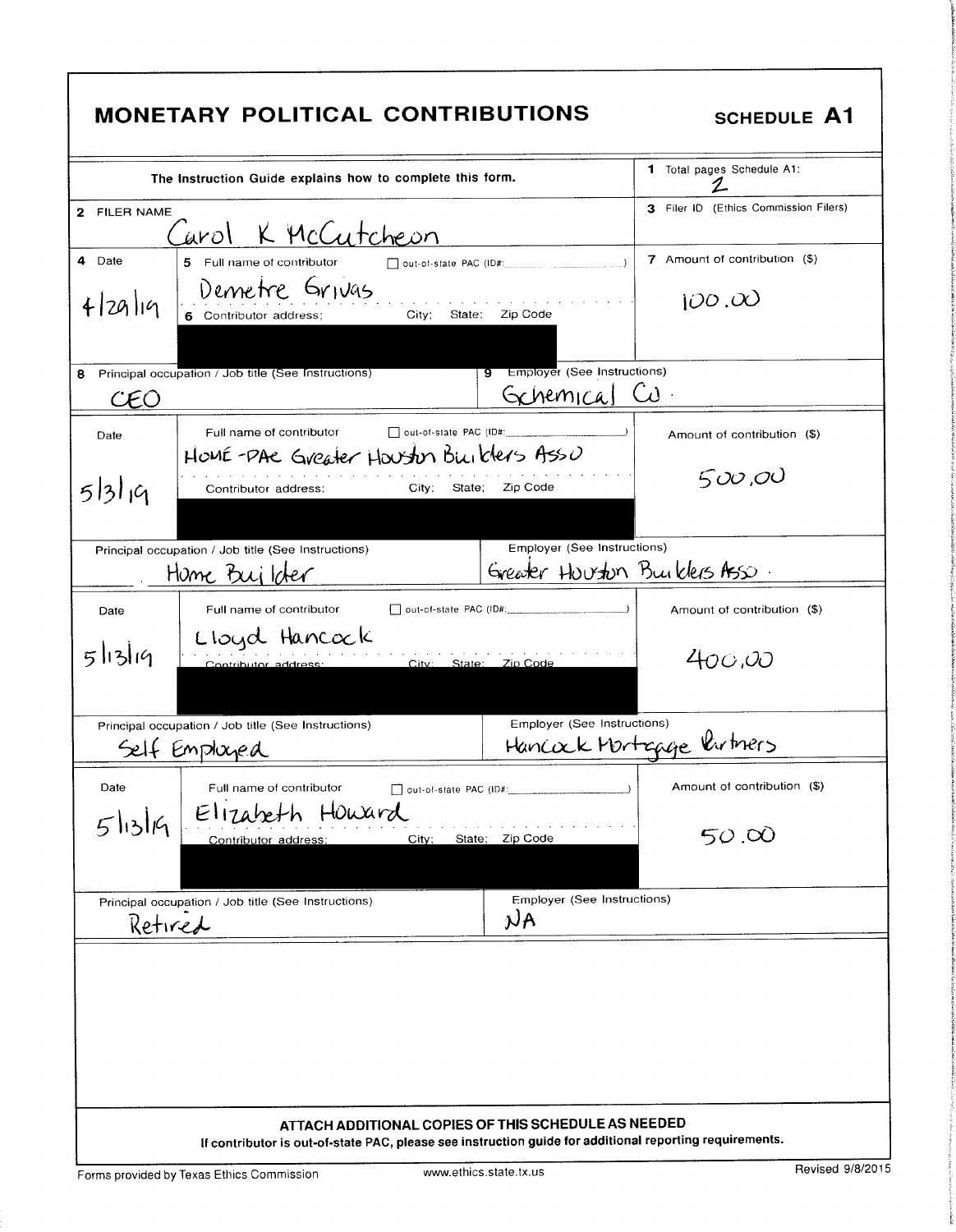| MONETARY POLITICAL CONTRIBUTIONS<br>SCHEDULE A1<br>1 Total pages Schedule A1:<br>The Instruction Guide explains how to complete this form.<br>3 Filer ID (Ethics Commission Filers)                                                                          |  |  |  |
|--------------------------------------------------------------------------------------------------------------------------------------------------------------------------------------------------------------------------------------------------------------|--|--|--|
| 2 FILER NAME<br>Carol R. McCatcheon<br>4 Date 5 Full name of contributor<br>6 Chu Walhury - Ghu Sh<br>6 Contributor address: City: State: Zip Code<br>$\begin{array}{c c} \hline \end{array}$ 7 Amount of contribution (\$)<br>100,00                        |  |  |  |
| 8 Principal occupation / Job title (See Instructions)<br>9 Employer (See Instructions)<br>Sukzar Law Group<br>Attorney                                                                                                                                       |  |  |  |
| Date<br>$\mathcal{L}^{\mathcal{A}}$ and $\mathcal{L}^{\mathcal{A}}$ are the set of the set of the set of $\mathcal{L}^{\mathcal{A}}$<br>the contract of the contract of the contract of the contract of the<br>City; State; Zip Code<br>Contributor address: |  |  |  |
| Principal occupation / Job title (See Instructions)<br><b>Employer (See Instructions)</b><br>$\Box$ Amount of contribution (\$)                                                                                                                              |  |  |  |
| Contributor address; City; State; Zip Code<br>Principal occupation / Job title (See Instructions)<br>Employer (See Instructions)                                                                                                                             |  |  |  |
| $\overline{a}$ Date $\overline{a}$ Full name of contributor $\overline{a}$ out-of-state PAC (ID#:<br>Amount of contribution (\$)<br>Contributor address; City; State; Zip Code                                                                               |  |  |  |
| Employer (See Instructions)<br>Principal occupation / Job title (See Instructions)                                                                                                                                                                           |  |  |  |
|                                                                                                                                                                                                                                                              |  |  |  |
| ATTACH ADDITIONAL COPIES OF THIS SCHEDULE AS NEEDED<br>If contributor is out-of-state PAC, please see instruction guide for additional reporting requirements.                                                                                               |  |  |  |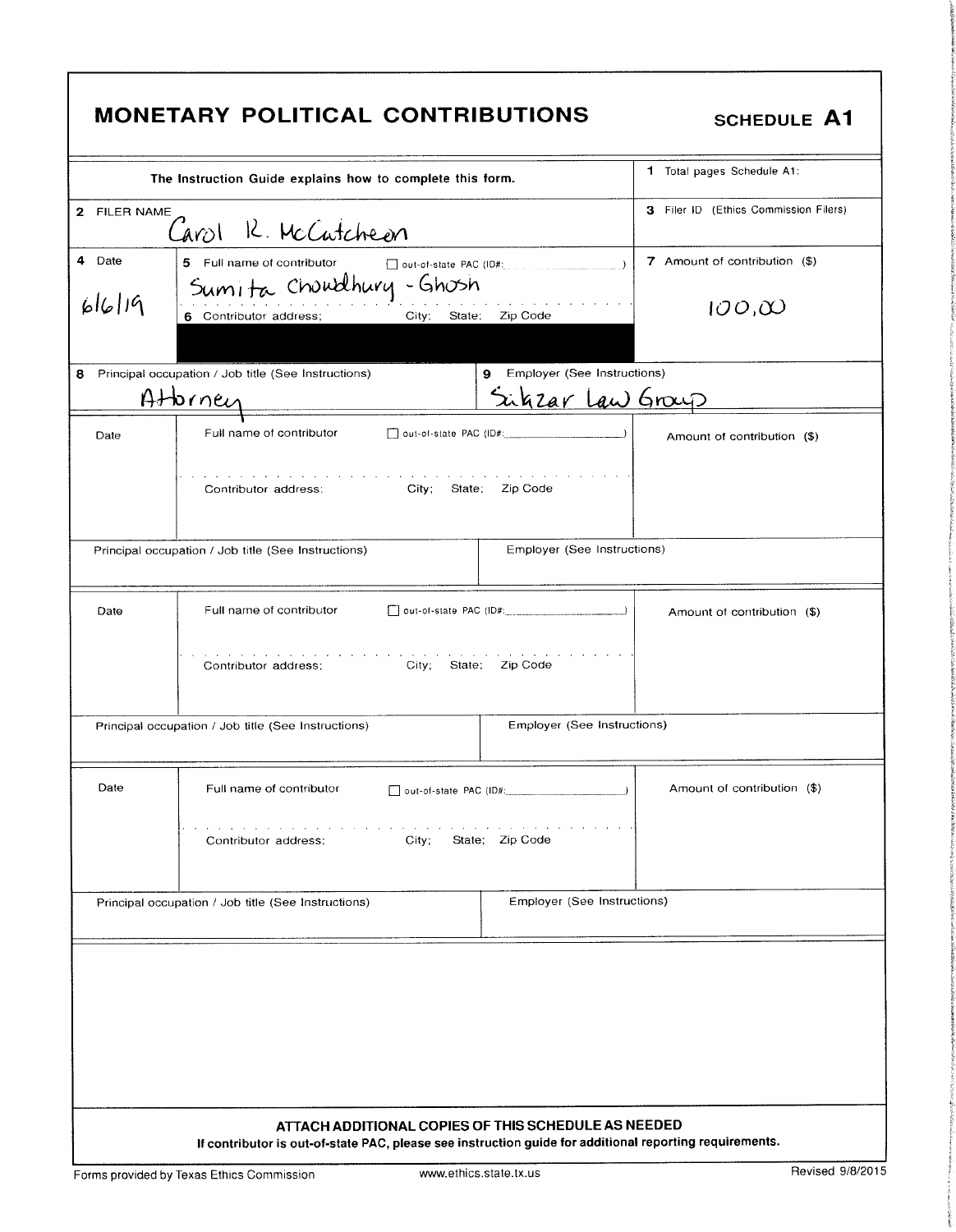### POLITICAL EXPENDITURES MADE FROM POLITICAL CONTRIBUTIONS

## SCHEDULE F1

|                                                                                                                                                                         | <b>EXPENDITURE CATEGORIES FOR BOX 8(a)</b>                                                                                                                                                                   |                                                                                                 |                                                                                                                                                                                           |
|-------------------------------------------------------------------------------------------------------------------------------------------------------------------------|--------------------------------------------------------------------------------------------------------------------------------------------------------------------------------------------------------------|-------------------------------------------------------------------------------------------------|-------------------------------------------------------------------------------------------------------------------------------------------------------------------------------------------|
| Advertising Expense<br>Accounting/Banking<br>Consulting Expense<br>Contributions/Donations Made By<br>Candidate/Officeholder/Political Committee<br>Credit Card Payment | Event Expense<br>Fees<br>Food/Beverage Expense<br>Polling Expense<br>Gift/Awards/Memorials Expense<br>Printing Expense<br><b>Legal Services</b><br>The Instruction Guide explains how to complete this form. | Loan Repayment/Reimbursement<br>Office Overhead/Rental Expense<br>Salaries/Wages/Contract Labor | Solicitation/Fundraising Expense<br>Transportation Equipment & Related Expense<br><b>Travel In District</b><br><b>Travel Out Of District</b><br>Other (enter a category not listed above) |
| 1 Total pages Schedule F1:                                                                                                                                              | 2 FILER NAME<br>Carol K. McCutcheon                                                                                                                                                                          |                                                                                                 | 3 Filer ID (Ethics Commission Filers)                                                                                                                                                     |
| 4 Date                                                                                                                                                                  | 5 Payee name<br>Fort Bend Elections                                                                                                                                                                          |                                                                                                 |                                                                                                                                                                                           |
| $6$ Amount $(3)$                                                                                                                                                        | City; State; Zip Code<br>Trayee address;                                                                                                                                                                     |                                                                                                 |                                                                                                                                                                                           |
| (c,OO)                                                                                                                                                                  |                                                                                                                                                                                                              |                                                                                                 |                                                                                                                                                                                           |
| 8                                                                                                                                                                       | (a) Category (See Categories listed at the top of this schedule)                                                                                                                                             | (b) Description                                                                                 |                                                                                                                                                                                           |
| <b>PURPOSE</b><br>ОF                                                                                                                                                    |                                                                                                                                                                                                              |                                                                                                 | Check if travel outside of Texas. Complete Schedule T.<br>Check if Austin, TX, officeholder living expense.                                                                               |
| <b>EXPENDITUBE</b>                                                                                                                                                      | Voter List                                                                                                                                                                                                   |                                                                                                 |                                                                                                                                                                                           |
| 9 Complete ONLY if direct<br>expenditure to benefit C/OH                                                                                                                | Candidate / Officeholder name                                                                                                                                                                                | Office sought                                                                                   | Office held                                                                                                                                                                               |
| Date                                                                                                                                                                    | Payee name                                                                                                                                                                                                   |                                                                                                 |                                                                                                                                                                                           |
| 5 23 19                                                                                                                                                                 | Campaign Partner                                                                                                                                                                                             |                                                                                                 |                                                                                                                                                                                           |
| Amount (\$)                                                                                                                                                             | City, State; Zip Code<br>Payee address;                                                                                                                                                                      |                                                                                                 |                                                                                                                                                                                           |
| 29.0                                                                                                                                                                    |                                                                                                                                                                                                              |                                                                                                 |                                                                                                                                                                                           |
|                                                                                                                                                                         | Category (See Categories listed at the top of this schedule)                                                                                                                                                 | Description                                                                                     |                                                                                                                                                                                           |
| <b>PURPOSE</b>                                                                                                                                                          |                                                                                                                                                                                                              |                                                                                                 | Check if travel outside of Texas. Complete Schedule T.                                                                                                                                    |
| ОF<br><b>EXPENDITURE</b>                                                                                                                                                | Website                                                                                                                                                                                                      |                                                                                                 | Check if Austin, TX, officeholder living expense                                                                                                                                          |
| Complete ONLY if direct<br>expenditure to benefit C/OH                                                                                                                  | Candidate / Officeholder name                                                                                                                                                                                | Office sought                                                                                   | Office held                                                                                                                                                                               |
| Date                                                                                                                                                                    | Payee name                                                                                                                                                                                                   |                                                                                                 |                                                                                                                                                                                           |
| 5319                                                                                                                                                                    | Leadership Institute                                                                                                                                                                                         |                                                                                                 |                                                                                                                                                                                           |
| Amount (\$)                                                                                                                                                             | City; State; Zip Code<br>Payee address;                                                                                                                                                                      |                                                                                                 |                                                                                                                                                                                           |
| 35.00                                                                                                                                                                   |                                                                                                                                                                                                              |                                                                                                 |                                                                                                                                                                                           |
|                                                                                                                                                                         | Category (See Categories listed at the top of this schedule)                                                                                                                                                 | Description                                                                                     |                                                                                                                                                                                           |
| <b>PURPOSE</b>                                                                                                                                                          |                                                                                                                                                                                                              |                                                                                                 | Check if travel outside of Texas. Complete Schedule T.                                                                                                                                    |
| OF<br><b>EXPENDITURE</b>                                                                                                                                                | Campuign<br>Other-Training                                                                                                                                                                                   |                                                                                                 | Check if Austin, TX, officeholder living expense                                                                                                                                          |
| Complete ONLY if direct<br>expenditure to benefit C/OH                                                                                                                  | Candidate / Officeholder name                                                                                                                                                                                | Office sought                                                                                   | Office held                                                                                                                                                                               |
|                                                                                                                                                                         | ATTACH ADDITIONAL COPIES OF THIS SCHEDULE AS NEEDED                                                                                                                                                          |                                                                                                 |                                                                                                                                                                                           |

Forms provided by Texas Ethics Commission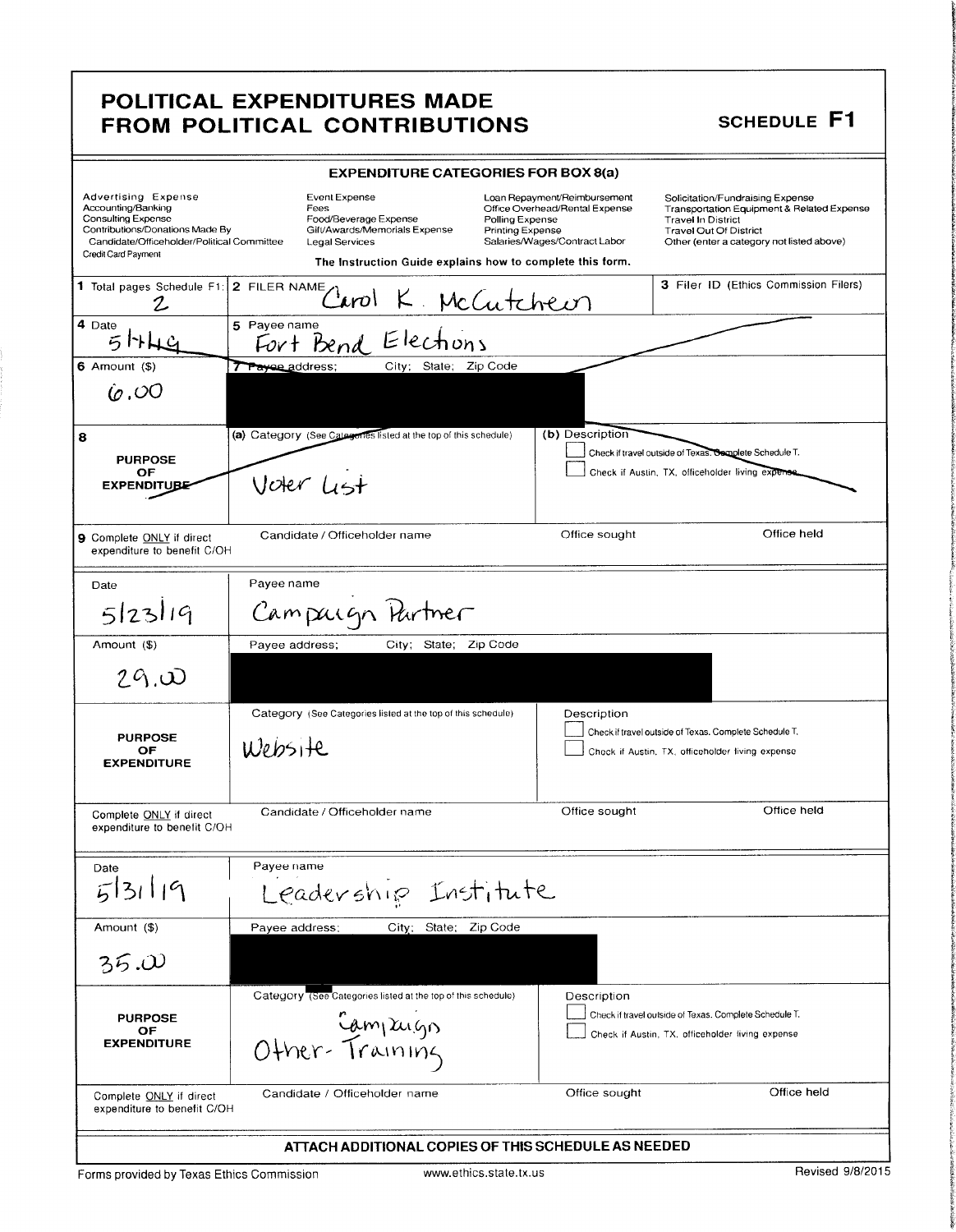# POLITICAL EXPENDITURES MADE FROM POLITICAL CONTRIBUTIONS SCHEDULE F1

interaction

the control

**THE SHAPE i** 

| <b>Advertising Expense</b><br>Accounting/Banking<br><b>Consulting Expense</b><br>Contributions/Donations Made By<br>Candidate/Officeholder/Political Committee<br>Credit Card Payment | <b>EXPENDITURE CATEGORIES FOR BOX 8(a)</b><br>Event Expense<br>Fees<br>Food/Beverage Expense<br>Polling Expense<br>Gift/Awards/Memorials Expense<br>Printing Expense<br><b>Legal Services</b><br>The Instruction Guide explains how to complete this form. | Loan Repayment/Reimbursement<br>Office Overhead/Rental Expense<br>Salaries/Wages/Contract Labor | Solicitation/Fundraising Expense<br>Transportation Equipment & Related Expense<br><b>Travel In District</b><br><b>Travel Out Of District</b><br>Other (enter a category not listed above) |
|---------------------------------------------------------------------------------------------------------------------------------------------------------------------------------------|------------------------------------------------------------------------------------------------------------------------------------------------------------------------------------------------------------------------------------------------------------|-------------------------------------------------------------------------------------------------|-------------------------------------------------------------------------------------------------------------------------------------------------------------------------------------------|
| 1 Total pages Schedule F1:                                                                                                                                                            | 2 FILER NAME<br>K. McCutcheon<br>Carol                                                                                                                                                                                                                     |                                                                                                 | 3 Filer ID (Ethics Commission Filers)                                                                                                                                                     |
| 4 Date<br>6/23/19                                                                                                                                                                     | 5 Payee name<br>Campaign Partner                                                                                                                                                                                                                           |                                                                                                 |                                                                                                                                                                                           |
| 6 Amount $($)$<br>$29\omega$                                                                                                                                                          | 7 Payee address;<br>City; State; Zip Code                                                                                                                                                                                                                  |                                                                                                 |                                                                                                                                                                                           |
| 8<br><b>PURPOSE</b>                                                                                                                                                                   | (a) Category (See Categories listed at the top of this schedule)                                                                                                                                                                                           | (b) Description                                                                                 | Check if travel outside of Texas. Complete Schedule T.                                                                                                                                    |
| OF<br><b>EXPENDITURE</b>                                                                                                                                                              | Website                                                                                                                                                                                                                                                    |                                                                                                 | Check if Austin, TX, officeholder living expense                                                                                                                                          |
| 9 Complete ONLY if direct<br>expenditure to benefit C/OH                                                                                                                              | Candidate / Officeholder name                                                                                                                                                                                                                              | Office sought                                                                                   | Office held                                                                                                                                                                               |
| Date                                                                                                                                                                                  | Payee name                                                                                                                                                                                                                                                 |                                                                                                 |                                                                                                                                                                                           |
| 6 27 19                                                                                                                                                                               | Fort Bend Elections                                                                                                                                                                                                                                        |                                                                                                 |                                                                                                                                                                                           |
| Amount (\$)<br>20.0                                                                                                                                                                   | Pavee address:<br>City: State: Zin Code                                                                                                                                                                                                                    |                                                                                                 |                                                                                                                                                                                           |
| <b>PURPOSE</b><br>OF<br><b>EXPENDITURE</b>                                                                                                                                            | Category (See Categories listed at the top of this schedule)<br>Wer Lst                                                                                                                                                                                    | Description                                                                                     | Check if travel outside of Texas, Complete Schedule T.<br>Check if Austin, TX, officeholder living expense                                                                                |
| Complete ONLY if direct<br>expenditure to benefit C/OH                                                                                                                                | Candidate / Officeholder name                                                                                                                                                                                                                              | Office sought                                                                                   | Office held                                                                                                                                                                               |
| Date                                                                                                                                                                                  | Payee name                                                                                                                                                                                                                                                 |                                                                                                 |                                                                                                                                                                                           |
| Amount (\$)                                                                                                                                                                           | Payee address;<br>City; State; Zip Code                                                                                                                                                                                                                    |                                                                                                 |                                                                                                                                                                                           |
| <b>PURPOSE</b><br><b>OF</b><br><b>EXPENDITURE</b>                                                                                                                                     | Category (See Categories listed at the top of this schedule)                                                                                                                                                                                               | Description                                                                                     | Check if travel outside of Texas. Complete Schedule T.<br>Check if Austin, TX. officeholder living expense                                                                                |
| Complete ONLY if direct<br>expenditure to benefit C/OH                                                                                                                                | Candidate / Officeholder name                                                                                                                                                                                                                              | Office sought                                                                                   | Office held                                                                                                                                                                               |
|                                                                                                                                                                                       | ATTACH ADDITIONAL COPIES OF THIS SCHEDULE AS NEEDED                                                                                                                                                                                                        |                                                                                                 |                                                                                                                                                                                           |
|                                                                                                                                                                                       |                                                                                                                                                                                                                                                            |                                                                                                 |                                                                                                                                                                                           |